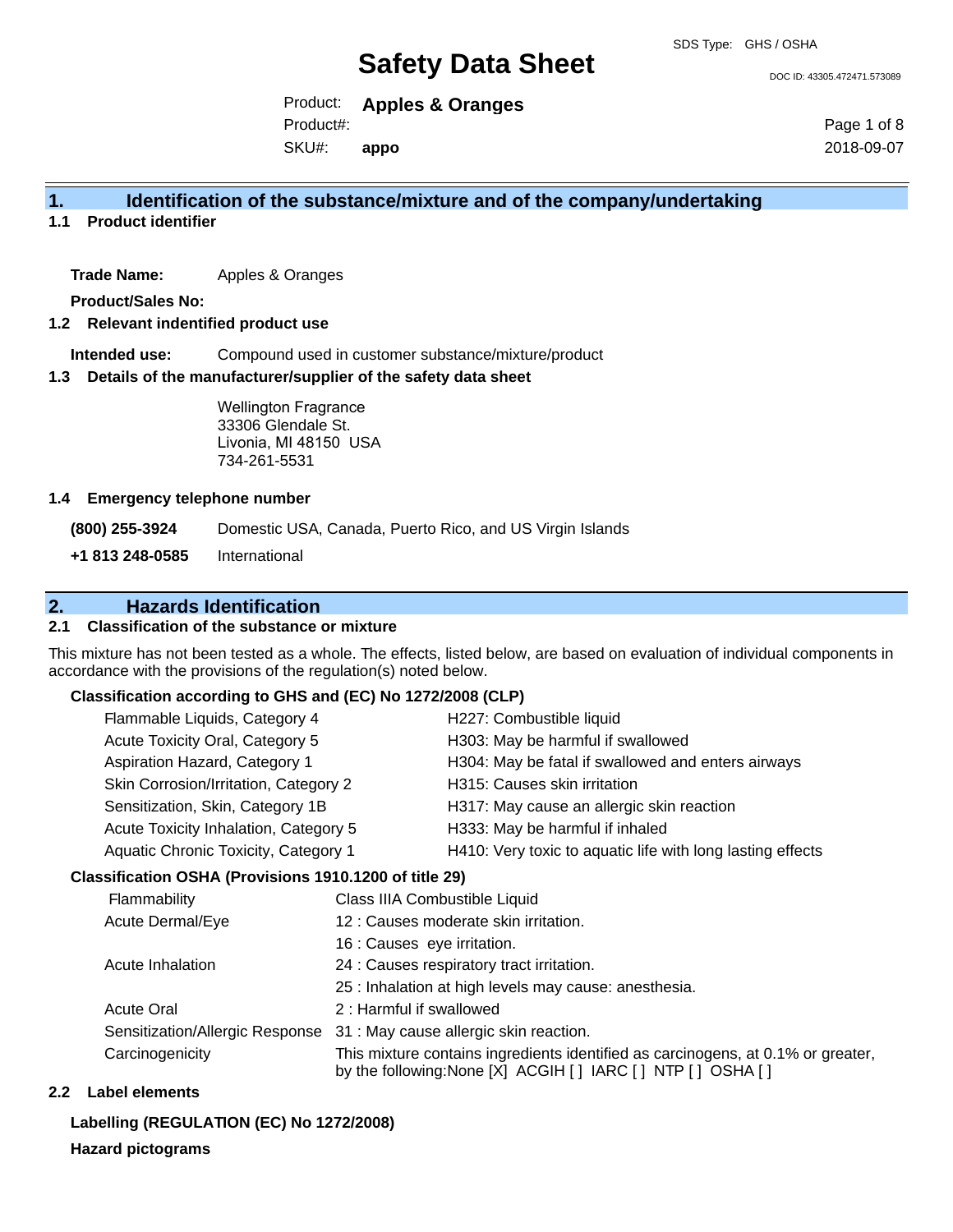DOC ID: 43305.472471.573089

Product: **Apples & Oranges**

**appo**



SKU#: Product#:

**Signal Word: Danger**

#### **Hazard statments**

| H <sub>227</sub> | Combustible liquid                                   |
|------------------|------------------------------------------------------|
| H <sub>303</sub> | May be harmful if swallowed                          |
| H <sub>304</sub> | May be fatal if swallowed and enters airways         |
| H315             | Causes skin irritation                               |
| H317             | May cause an allergic skin reaction                  |
| H333             | May be harmful if inhaled                            |
| H410             | Very toxic to aquatic life with long lasting effects |

#### **Precautionary Statements**

#### **Prevention:**

| г гетениоп.          |                                                                                                                                       |
|----------------------|---------------------------------------------------------------------------------------------------------------------------------------|
| P <sub>235</sub>     | Keep cool                                                                                                                             |
| P <sub>264</sub>     | Wash hands thoroughly after handling                                                                                                  |
| P <sub>272</sub>     | Contaminated work clothing should not be allowed out of the workplace                                                                 |
| P273                 | Avoid release to the environment                                                                                                      |
| Response:            |                                                                                                                                       |
| $P301 + P310 + P331$ | IF SWALLOWED: Immediately call a POISON CENTER or doctor/physician Do NOT<br>induce vomiting                                          |
| $P302 + P352$        | IF ON SKIN: Wash with soap and water                                                                                                  |
| $P304 + P312$        | IF INHALED: Call a POISON CENTER or doctor/physician if you feel unwell                                                               |
| P312                 | Call a POISON CENTER or doctor/physician if you feel unwell                                                                           |
| $P333 + P313$        | If skin irritation or a rash occurs: Get medical advice/attention                                                                     |
| P362                 | Take off contaminated clothing and wash before reuse                                                                                  |
| P363                 | Wash contaminated clothing before reuse                                                                                               |
| P370 + P378          | In case of fire: Use Carbon dioxide (CO2), Dry chemical, or Foam for extinction. Do not use<br>a direct water jet on burning material |
| P391                 | <b>Collect Spillage</b>                                                                                                               |

#### **2.3 Other Hazards**

#### **no data available**

## **3. Composition/Information on Ingredients**

#### **3.1 Mixtures**

This product is a complex mixture of ingredients, which contains among others the following substance(s), presenting a health or environmental hazard within the meaning of the UN Globally Harmonized System of Classification and Labeling of Chemicals (GHS):

| CAS#<br>Ingredient | EC#       | Conc.<br>Range | <b>GHS Classification</b>          | <b>OSHA Classification</b> |
|--------------------|-----------|----------------|------------------------------------|----------------------------|
| 68647-72-3         | 232-433-8 | $20 - 30 \%$   | H226; H304; H315; H317; H400; H410 | 12. 3. 31                  |
| Limonene           |           |                |                                    |                            |

Page 2 of 8 2018-09-07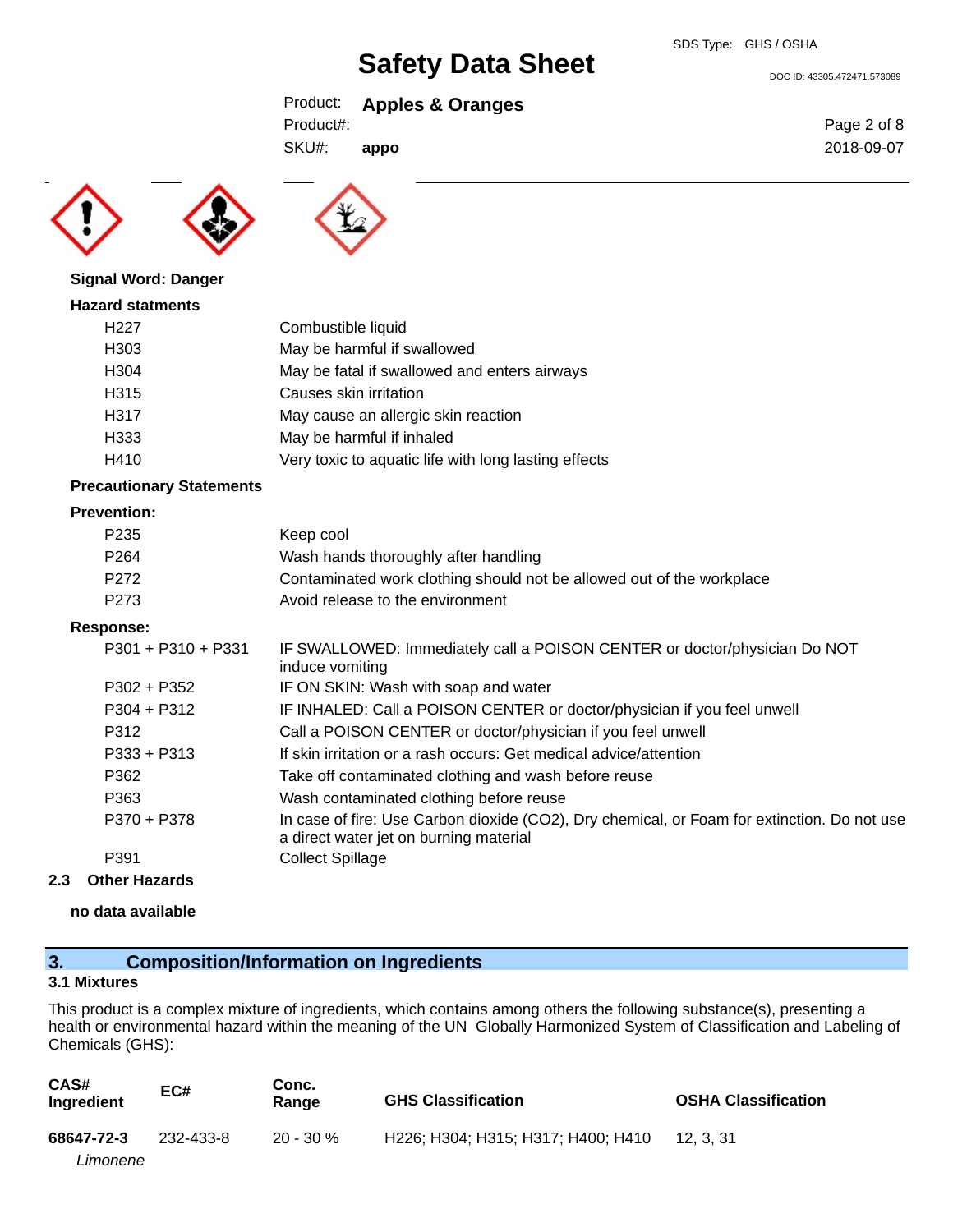SDS Type: GHS / OSHA

DOC ID: 43305.472471.573089

| Product:  | <b>Apples &amp; Oranges</b> |
|-----------|-----------------------------|
| Product#: |                             |
| SKU#:     | appo                        |

Page 3 of 8 2018-09-07

| <b>CAS#</b><br>Ingredient | EC#                         | Conc.<br>Range                                 | <b>GHS Classification</b>           | <b>OSHA Classification</b> |
|---------------------------|-----------------------------|------------------------------------------------|-------------------------------------|----------------------------|
| $88 - 41 - 5$             | 201-828-7                   | $5 - 10 \%$                                    | H227; H303; H316; H401; H411        | 12, 2                      |
|                           | 2-t-Butylcyclohexyl acetate |                                                |                                     |                            |
| 8050-15-5                 | 232-476-2                   | $5 - 10 \%$                                    | H402; H412                          | 31                         |
|                           |                             | Methyl ester of rosin (partially hydrogenated) |                                     |                            |
| 1222-05-5                 | 214-946-9                   | $5 - 10 \%$                                    | H316; H400; H410                    | 11, 15                     |
|                           | Hexamethylindanopyran       |                                                |                                     |                            |
| 84-66-2                   | 201-550-6                   | $5 - 10 \%$                                    | H316; H402                          |                            |
| Diethyl phthalate         |                             |                                                |                                     |                            |
| 68608-34-4                | 304-454-3                   | $2 - 5%$                                       | H226; H304; H315; H317; H400; H410  | 11, 3                      |
|                           | Citrus (Terpenes) extract   |                                                |                                     |                            |
| 8008-57-9                 | 232-433-8                   | $2 - 5%$                                       | H226; H304; H315; H400; H410        | 12, 3, 31                  |
|                           |                             | Citrus Aurantium Dulcis (Orange) Peel Oil      |                                     |                            |
| $111 - 27 - 3$            | 203-852-3                   | $1 - 2%$                                       | H226; H302; H312; H316; H319; H402  | 11, 15, 24, 25             |
| Hexyl alcohol             |                             |                                                |                                     |                            |
| 101-86-0                  | 202-983-3                   | $0.1 - 1.0 %$                                  | H303; H316; H317; H400; H411        | 11, 15                     |
|                           | Hexyl cinnamaldehyde        |                                                |                                     |                            |
| 6728-26-3                 | 229-778-1                   | $0.1 - 1.0 %$                                  | H226; H302; H311; H316; H317; H319; | 10, 31, 7                  |
| trans-2-Hexenal           |                             |                                                | H401; H411                          |                            |
| 78-70-6                   | 201-134-4                   | $0.1 - 1.0 %$                                  | H227; H303; H315; H317; H319; H402  | 12, 26                     |
| Linalool                  |                             |                                                |                                     |                            |

See Section 16 for full text of GHS classification codes

Total Hydrocarbon Content (%  $w/w$ ) = 27.32

### **4. First Aid Measures**

### **4.1 Description of first aid measures**

| Inhalation:                                                                   | Remove from exposure site to fresh air and keep at rest.<br>Obtain medical advice.                            |
|-------------------------------------------------------------------------------|---------------------------------------------------------------------------------------------------------------|
| Eye Exposure:                                                                 | Flush immediately with water for at least 15 minutes.<br>Contact physician if symptoms persist.               |
| <b>Skin Exposure:</b>                                                         | Remove contaminated clothes. Wash thoroughly with water (and soap).<br>Contact physician if symptoms persist. |
| Ingestion:<br>4.2 Most important symptoms and effects, both acute and delayed | Rinse mouth with water and obtain medical advice.                                                             |
| <b>Symptoms:</b>                                                              | no data available                                                                                             |
| Risks:                                                                        | Refer to Section 2.2 "Hazard Statements"                                                                      |
|                                                                               | 4.3 Indication of any immediate medical attention and special treatment needed                                |
| Treatment:                                                                    | Refer to Section 2.2 "Response"                                                                               |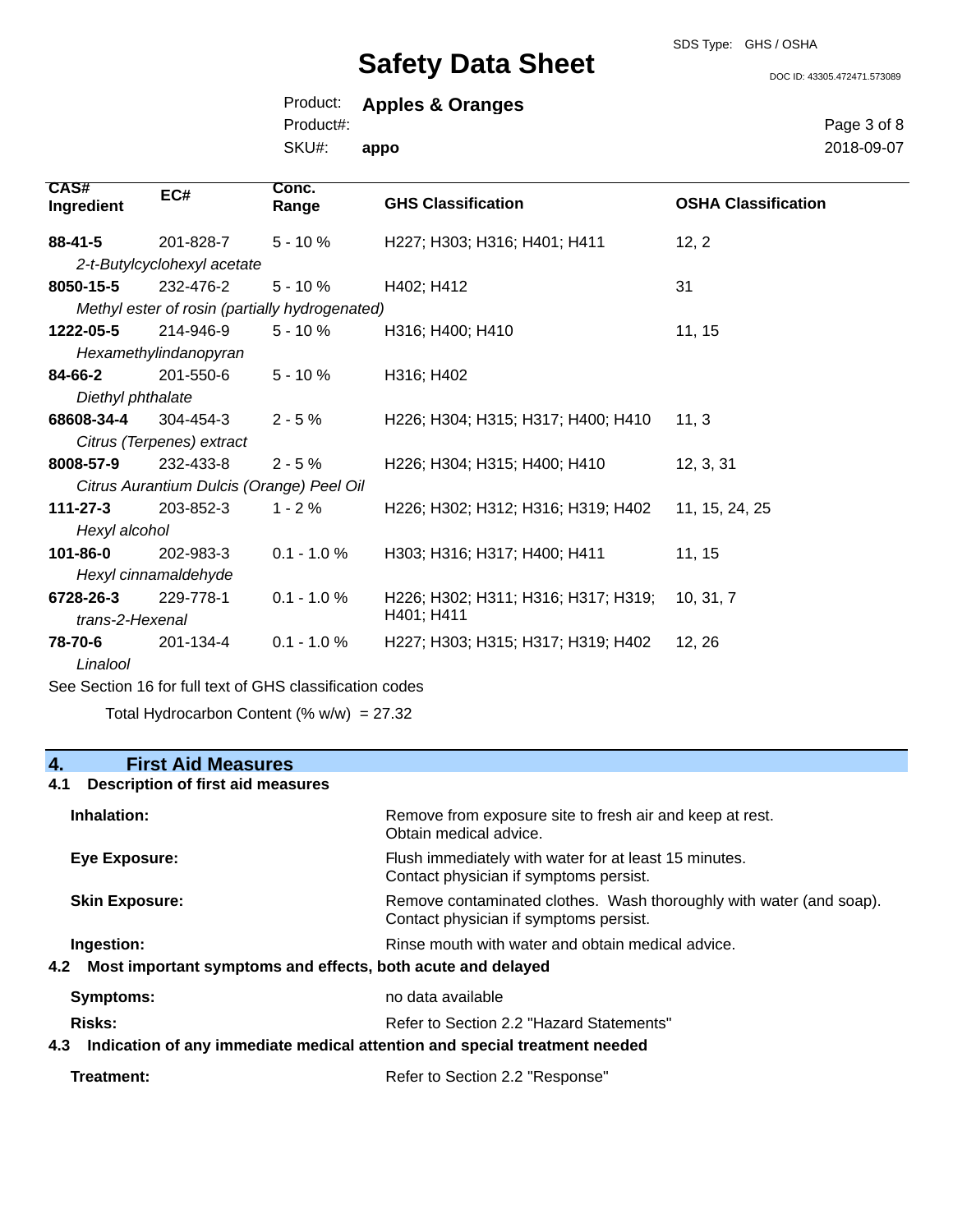SDS Type: GHS / OSHA

#### DOC ID: 43305.472471.573089

Product: **Apples & Oranges**

Product#:

SKU#: **appo** Page 4 of 8 2018-09-07

| 5.<br><b>Fire-Fighting measures</b>                          |                                                   |
|--------------------------------------------------------------|---------------------------------------------------|
| 5.1<br><b>Extinguishing media</b>                            |                                                   |
| Suitable:                                                    | Carbon dioxide (CO2), Dry chemical, Foam          |
| Unsuitable                                                   | Do not use a direct water jet on burning material |
| Special hazards arising from the substance or mixture<br>5.2 |                                                   |
| During fire fighting:                                        | Water may be ineffective                          |
| 5.3<br><b>Advice for firefighters</b>                        |                                                   |
| <b>Further information:</b>                                  | Standard procedure for chemical fires             |
|                                                              |                                                   |

#### **6. Accidental Release Measures**

#### **6.1 Personal precautions, protective equipment and emergency procedures**

Avoid inhalation and contact with skin and eyes. A self-contained breathing apparatus is recommended in case of a major spill.

#### **6.2 Environmental precautions**

Keep away from drains, soil, and surface and groundwater.

#### **6.3 Methods and materials for containment and cleaning up**

Clean up spillage promptly. Remove ignition sources. Provide adequate ventilation. Avoid excessive inhalation of vapors. Gross spillages should be contained by use of sand or inert powder and disposed of according to the local regulations.

#### **6.4 Reference to other sections**

Not Applicable

### **7. Handling and Storage**

#### **7.1 Precautions for safe handling**

Apply according to good manufacturing and industrial hygiene practices with proper ventilation. Do not drink, eat or smoke while handling. Respect good personal hygiene.

#### **7.2 Conditions for safe storage, including any incompatibilities**

Store in a cool, dry and ventilated area away from heat sources and protected from light in tightly closed original container. Avoid plastic and uncoated metal container. Keep air contact to a minimum.

#### **7.3 Specific end uses**

No information available

| 8.<br>8.1 Control parameters                | <b>Exposure Controls/Personal Protection</b>                                          |                         |       |                          |                         |
|---------------------------------------------|---------------------------------------------------------------------------------------|-------------------------|-------|--------------------------|-------------------------|
| <b>Exposure Limits:</b><br><b>Component</b> |                                                                                       | <b>ACGIH</b><br>TWA ppm | ACGIH | OSHA<br>STEL ppm TWA ppm | <b>OSHA</b><br>STEL ppm |
| 84-66-2                                     | Diethyl phthalate                                                                     | 5                       |       |                          |                         |
| <b>Engineering Controls:</b>                | Use local exhaust as needed.<br>8.2 Exposure controls - Personal protective equipment |                         |       |                          |                         |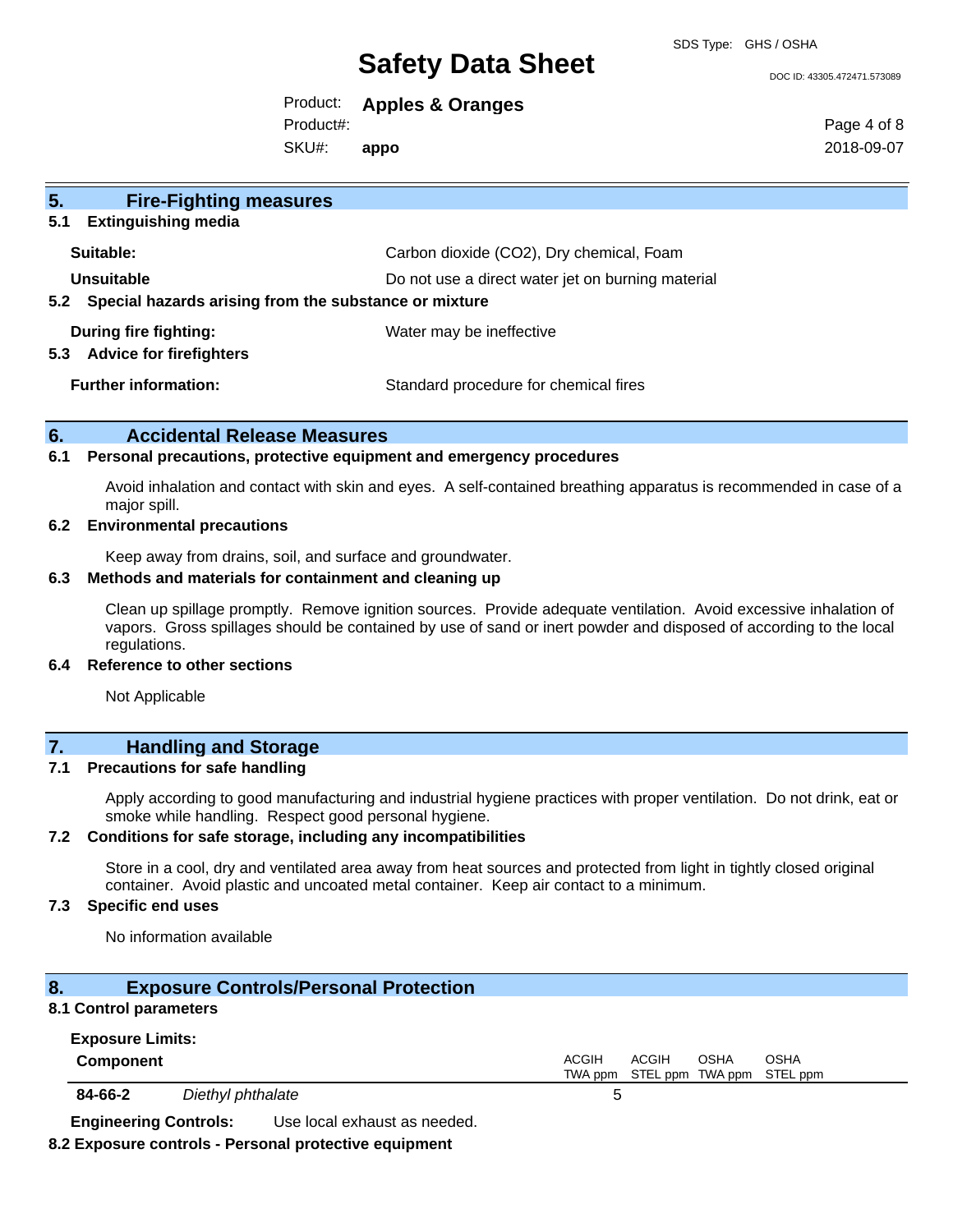DOC ID: 43305.472471.573089

|                   | Product: Apples & Oranges |
|-------------------|---------------------------|
| Product#:         |                           |
| SKU#: <b>appo</b> |                           |

| Eye protection:                | Tightly sealed goggles, face shield, or safety glasses with brow guards and side shields, etc.                                          |
|--------------------------------|-----------------------------------------------------------------------------------------------------------------------------------------|
| <b>Respiratory protection:</b> | as may be appropriate for the exposure<br>Avoid excessive inhalation of concentrated vapors. Apply local ventilation where appropriate. |
| <b>Skin protection:</b>        | Avoid Skin contact. Use chemically resistant gloves as needed.                                                                          |

### **9. Physical and Chemical Properties**

#### **9.1 Information on basic physical and chemical properties**

| Appearance:                  | Liquid                          |
|------------------------------|---------------------------------|
| Odor:                        | Conforms to Standard            |
| Color:                       | Yellow to Greenish Yellow (5-8) |
| <b>Viscosity:</b>            | Liquid                          |
| <b>Freezing Point:</b>       | Not determined                  |
| <b>Boiling Point:</b>        | Not determined                  |
| <b>Melting Point:</b>        | Not determined                  |
| <b>Flashpoint (CCCFP):</b>   | 145 F (62.78 C)                 |
| <b>Auto flammability:</b>    | Not determined                  |
| <b>Explosive Properties:</b> | None Expected                   |
| <b>Oxidizing properties:</b> | None Expected                   |
| Vapor Pressure (mmHg@20 C):  | 0.3363                          |
| %VOC:                        | 29.82                           |
| Specific Gravity @ 25 C:     | 0.9250                          |
| Density @ 25 C:              | 0.9220                          |
| Refractive Index @ 20 C:     | 1.4720                          |
| Soluble in:                  | Oil                             |

### **10. Stability and Reactivity**

| <b>10.1 Reactivity</b>                  | None                                               |
|-----------------------------------------|----------------------------------------------------|
| <b>10.2 Chemical stability</b>          | Stable                                             |
| 10.3 Possibility of hazardous reactions | None known                                         |
| 10.4 Conditions to avoid                | None known                                         |
| 10.5 Incompatible materials             | Strong oxidizing agents, strong acids, and alkalis |
| 10.6 Hazardous decomposition products   | None known                                         |

## **11. Toxicological Information**

#### **11.1 Toxicological Effects**

Acute Toxicity Estimates (ATEs) based on the individual Ingredient Toxicity Data utilizing the "Additivity Formula"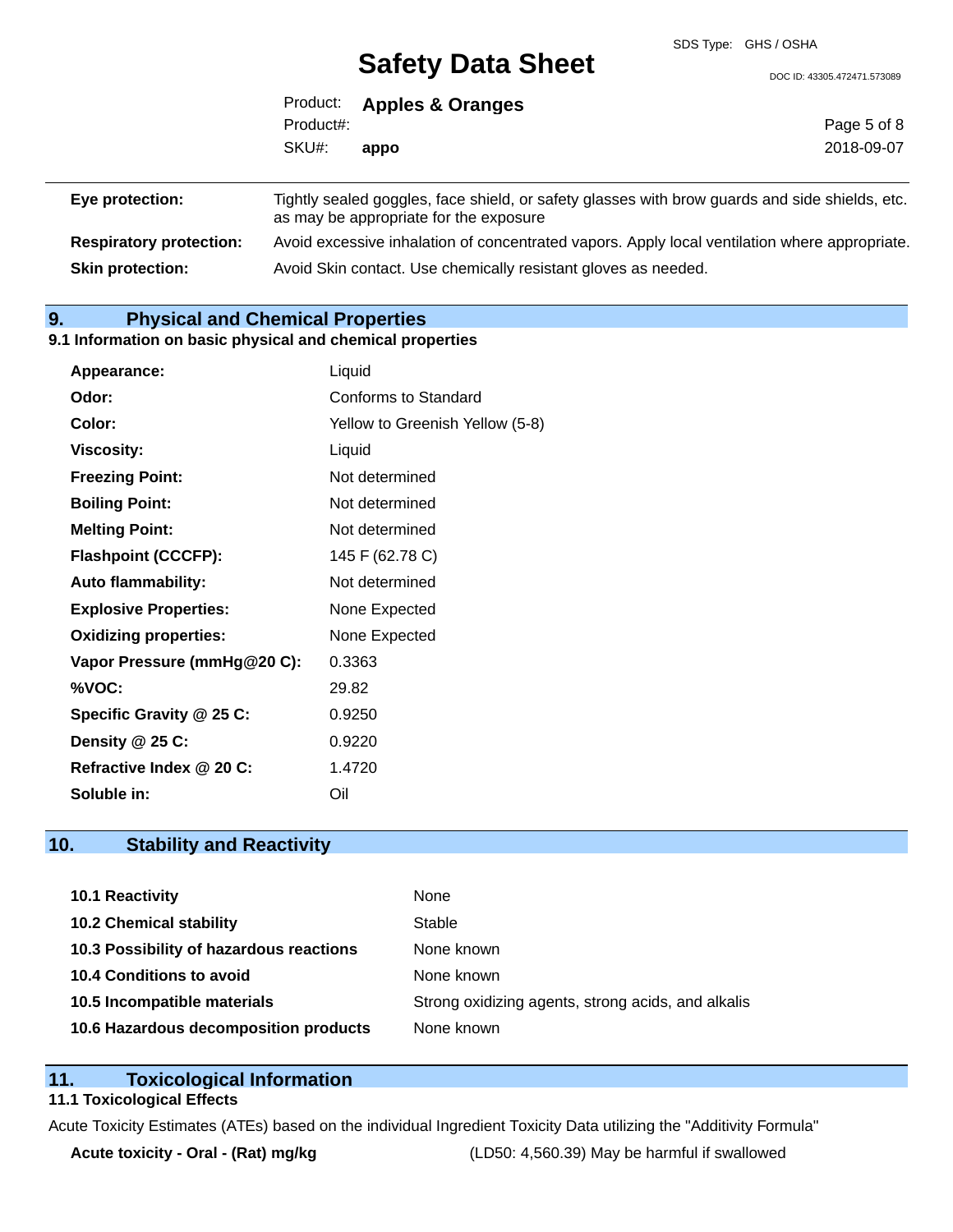SDS Type: GHS / OSHA

DOC ID: 43305.472471.573089

|           | Product: Apples & Oranges |
|-----------|---------------------------|
| Product#: |                           |
| SKU#:     | appo                      |

Page 6 of 8 2018-09-07

| Acute toxicity - Dermal - (Rabbit) mg/kg           | (LD50: 5,302.26) Not classified - the classification criteria are<br>not met |
|----------------------------------------------------|------------------------------------------------------------------------------|
| Acute toxicity - Inhalation - (Rat) mg/L/4hr       | (LC50: 42.78) May be harmful if inhaled                                      |
| Skin corrosion / irritation                        | Causes skin irritation                                                       |
| Serious eye damage / irritation                    | Not classified - the classification criteria are not met                     |
| <b>Respiratory sensitization</b>                   | Not classified - the classification criteria are not met                     |
| <b>Skin sensitization</b>                          | May cause an allergic skin reaction                                          |
| <b>Germ cell mutagenicity</b>                      | Not classified - the classification criteria are not met                     |
| Carcinogenicity                                    | Not classified - the classification criteria are not met                     |
| <b>Reproductive toxicity</b>                       | Not classified - the classification criteria are not met                     |
| Specific target organ toxicity - single exposure   | Not classified - the classification criteria are not met                     |
| Specific target organ toxicity - repeated exposure | Not classified - the classification criteria are not met                     |
| <b>Aspiration hazard</b>                           | May be fatal if swallowed and enters airways                                 |
|                                                    |                                                                              |
| 12.<br><b>Ecological Information</b>               |                                                                              |
| 12.1 Toxicity                                      |                                                                              |
| <b>Acute acquatic toxicity</b>                     | Not classified - the classification criteria are not met                     |
| <b>Chronic acquatic toxicity</b>                   | Very toxic to aquatic life with long lasting effects                         |

| Chronic acquatic toxicity          | Very toxic to aquatic life with long lasting effects |
|------------------------------------|------------------------------------------------------|
| <b>Toxicity Data on soil</b>       | no data available                                    |
| <b>Toxicity on other organisms</b> | no data available                                    |
|                                    |                                                      |
| 12.2 Persistence and degradability | no data available                                    |
| 12.3 Bioaccumulative potential     | no data available                                    |
| 12.4 Mobility in soil              | no data available                                    |
| 12.5 Other adverse effects         | no data available                                    |
|                                    |                                                      |

## **13. Disposal Conditions**

#### **13.1 Waste treatment methods**

Do not allow product to reach sewage systems. Dispose of in accordance with all local and national regulations. Send to a licensed waste management company.The product should not be allowed to enter drains, water courses or the soil. Do not contaminate ponds, waterways or ditches with chemical or used container.

### **14. Transport Information**

| Regulator                                          |            | <b>Class</b> | <b>Pack Group</b>                   | <b>Sub Risk</b> | UN-nr. |
|----------------------------------------------------|------------|--------------|-------------------------------------|-----------------|--------|
| U.S. DOT (Non-Bulk)                                |            |              | Not Regulated - Not Dangerous Goods |                 |        |
| <b>Chemicals NOI</b>                               |            |              |                                     |                 |        |
| <b>ADR/RID (International Road/Rail)</b>           |            |              |                                     |                 |        |
| <b>Environmentally Hazardous</b><br>Liquid, n.o.s. | Substance. | 9            | Ш                                   |                 | UN3082 |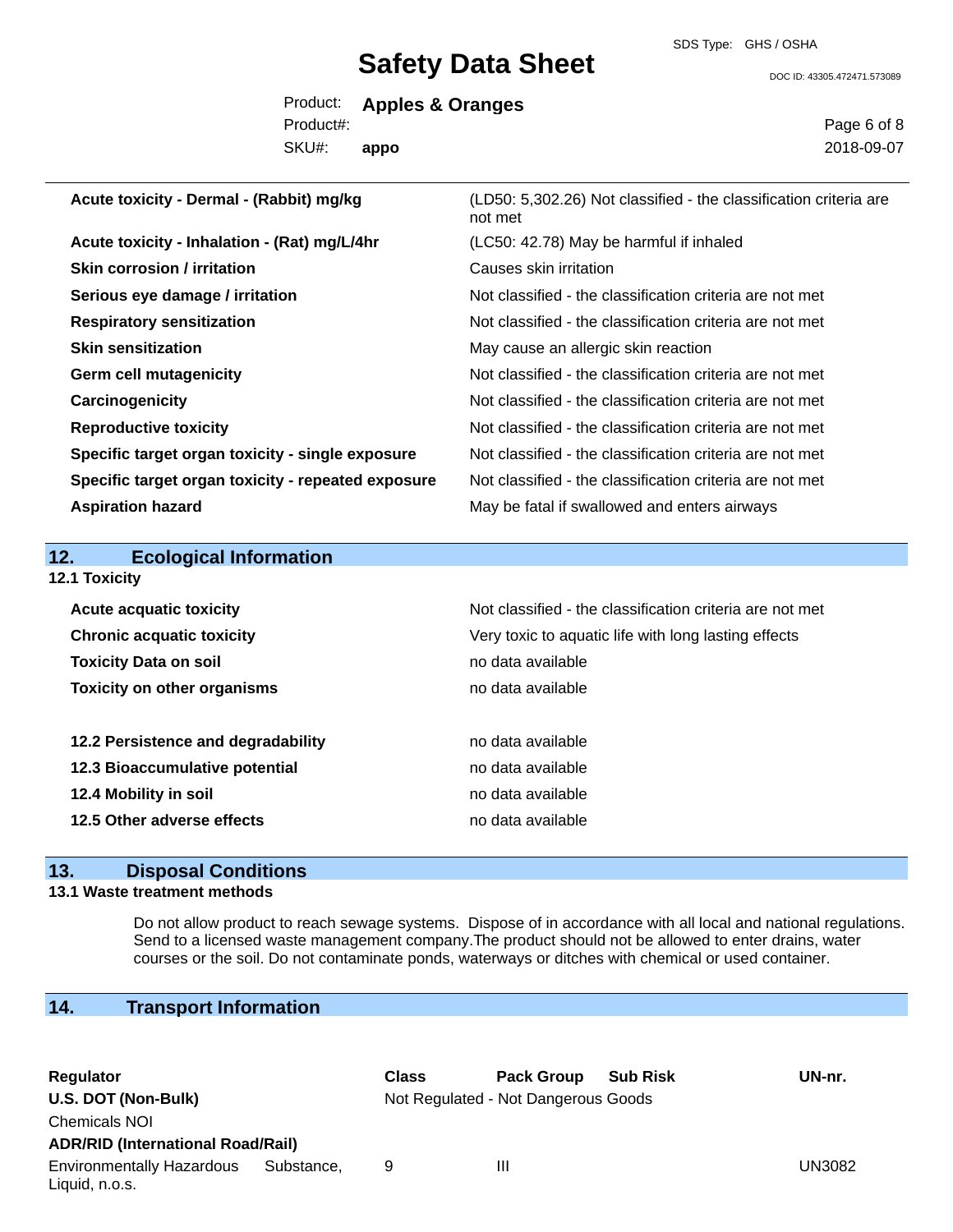SDS Type: GHS / OSHA

DOC ID: 43305.472471.573089

|                                                                                        | Product:<br>Product#: |                                 | <b>Apples &amp; Oranges</b>                                  | Page 7 of 8                                              |
|----------------------------------------------------------------------------------------|-----------------------|---------------------------------|--------------------------------------------------------------|----------------------------------------------------------|
|                                                                                        | SKU#:                 | appo                            |                                                              | 2018-09-07                                               |
| <b>IATA (Air Cargo)</b>                                                                |                       |                                 |                                                              |                                                          |
| <b>Environmentally Hazardous</b><br>Liquid, n.o.s.<br><b>IMDG (Sea)</b>                | Substance,            | 9                               | $\mathbf{III}$                                               | <b>UN3082</b>                                            |
| <b>Environmentally Hazardous</b><br>Liquid, n.o.s.                                     | Substance,            | 9                               | Ш                                                            | <b>UN3082</b>                                            |
| 15.<br><b>Regulatory Information</b><br><b>U.S. Federal Regulations:</b>               |                       |                                 |                                                              |                                                          |
| <b>TSCA (Toxic Substance Control Act):</b>                                             |                       |                                 | All components of the substance/mixture are listed or exempt |                                                          |
| 40 CFR(EPCRA, SARA, CERCLA and CAA)<br>This product contains the following components: |                       |                                 |                                                              |                                                          |
| 84-66-2                                                                                | 201-550-6 5 - 10 %    |                                 | Diethyl phthalate                                            |                                                          |
| <b>U.S. State Regulations:</b>                                                         |                       |                                 |                                                              |                                                          |
| <b>California Proposition 65 Warning</b>                                               |                       |                                 | This product contains the following components:              |                                                          |
| 123-35-3(NF 204-622-5 0.1 - 1.0 %                                                      |                       |                                 | beta-Myrcene (NFS)                                           |                                                          |
| <b>Canadian Regulations:</b>                                                           |                       |                                 |                                                              |                                                          |
| <b>DSL / NDSL</b>                                                                      |                       |                                 | 100.00% of the components are listed or exempt.              |                                                          |
|                                                                                        |                       |                                 |                                                              |                                                          |
| <b>Other Information</b><br>16.                                                        |                       |                                 |                                                              |                                                          |
|                                                                                        |                       |                                 |                                                              |                                                          |
| GHS H-Statements referred to under section 3                                           |                       |                                 |                                                              |                                                          |
| H226 : Flammable liquid and vapour                                                     |                       |                                 | H302: Harmful if swallowed                                   |                                                          |
| H311 : Toxic in contact with skin                                                      |                       |                                 | H312 : Harmful in contact with skin                          |                                                          |
| H316 : Causes mild skin irritation                                                     |                       |                                 | H317 : May cause an allergic skin reaction                   |                                                          |
| H319 : Causes serious eye irritation                                                   |                       |                                 | H400 : Very Toxic to aquatic life                            |                                                          |
| H401 : Toxic to aquatic life                                                           |                       |                                 | H402 : Harmful to aquatic life                               |                                                          |
| H411 : Toxic to aquatic life with long lasting effects                                 |                       |                                 |                                                              | H412 : Harmful to aquatic life with long lasting effects |
| <b>Total Fractional Values</b>                                                         |                       |                                 |                                                              |                                                          |
| (TFV) Risk                                                                             |                       |                                 | (TFV) Risk                                                   |                                                          |
| (2.75) Aspiration Hazard, Category 1                                                   |                       |                                 | (2.79) Skin Corrosion/Irritation, Category 2                 |                                                          |
| (6.50) Sensitization, Skin, Category 1B                                                |                       |                                 | (1.41) Aquatic Chronic Toxicity, Category 1                  |                                                          |
| Department issuing data sheet:                                                         |                       |                                 | <b>Regulatory Affairs Group</b>                              |                                                          |
| <b>Department E-mail address:</b>                                                      |                       | RegAffairs@Agilexfragrances.com |                                                              |                                                          |

#### Remarks

This safety data sheet is based on the properties of the material known to WellingtonFragrance at the time the data sheet was issued. The safety data sheet is intended to provide information for a health and safety assessment of the material and the circumstances, under which it is packaged, stored or applied in the workplace. For such a safety assessment Wellington Fragrance holds no responsibility. This document is not intended for quality assurance purposes.